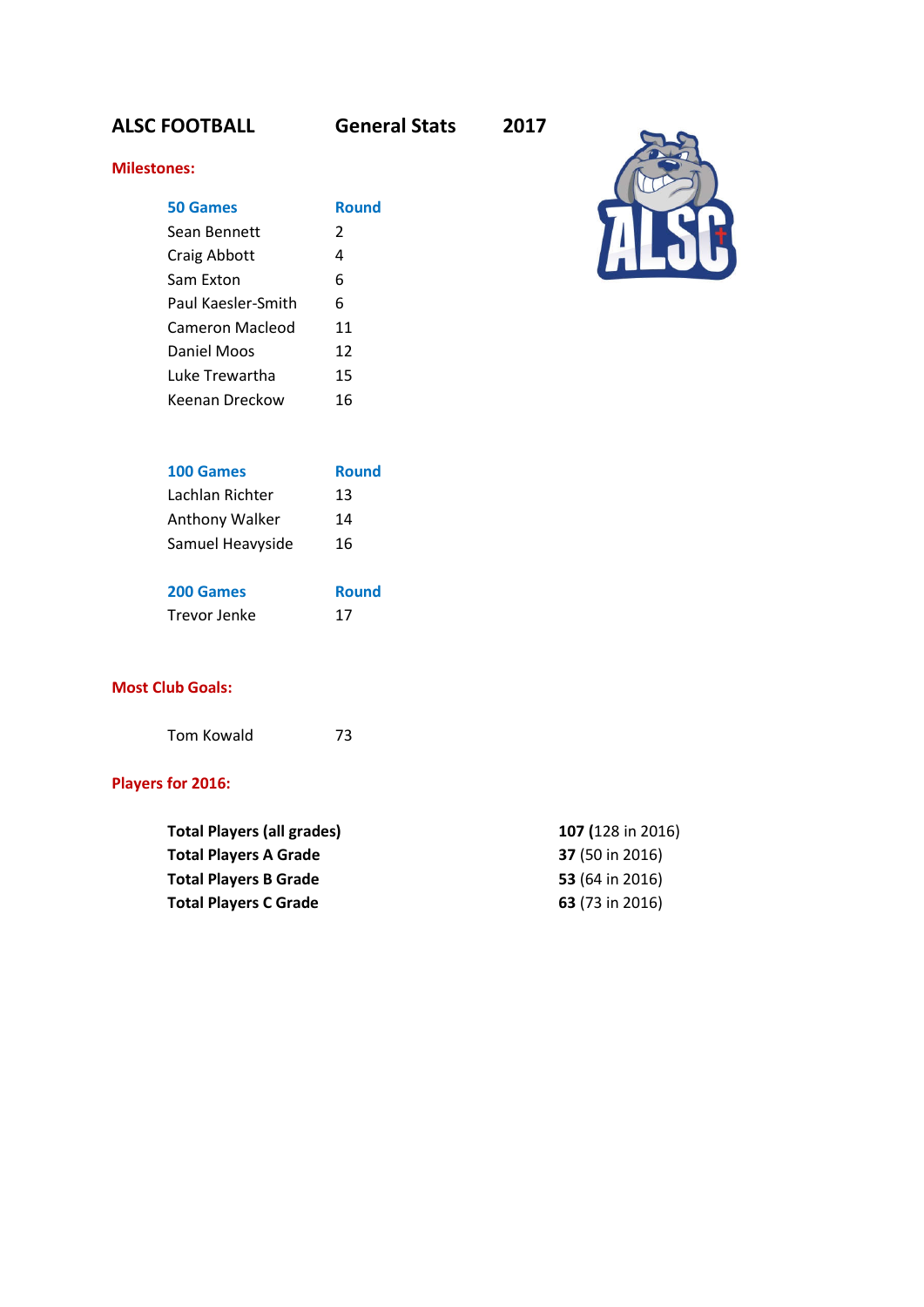|              | <b>TOP 30 ALL TIME STATS</b>      |  |    |                         |     |           |                          |     |
|--------------|-----------------------------------|--|----|-------------------------|-----|-----------|--------------------------|-----|
|              | <b>BEST &amp; FAIREST VOTES</b>   |  |    | <b>GAMES PLAYED</b>     |     |           | <b>GOALS KICKED</b>      |     |
| $\mathbf{1}$ | 604<br>RODGER, SIMON              |  | 1  | KRIEWALDT, NICK         | 350 | 1         | <b>BORGAS, MARK</b>      | 518 |
| 2            | 545<br><b>BRERETON, GEOFF</b>     |  | 2  | RODGER, SIMON           | 314 | 2         | <b>BYFORD, AARON</b>     | 416 |
| 3            | 543<br><b>KRIEWALDT, NICK</b>     |  | 3  | JANTKE, CHRIS           | 312 | 3         | KOOP, PETER              | 335 |
| 4            | 531<br>LIEBELT, TIM               |  | 4  | KOOP, PETER             | 283 | 4         | KRIEWALDT, NICK          | 318 |
| 5            | 499<br><b>BRADTKE, JOHN</b>       |  | 5  | GERHARDY, JAMES (JIM)   | 240 | 5         | TEMME, LUKE              | 304 |
| 6            | 467<br><b>MCFARLANE, MARK</b>     |  | 6  | <b>RICHARDSON, MARK</b> | 235 | 6         | RODGER, SIMON            | 280 |
| 7            | 440<br>JANTKE, CHRIS              |  | 7  | KOOP, JOHN              | 234 | 7         | <b>HODGES, DAVID</b>     | 262 |
| 8            | 394<br>LESKE, EVERARD             |  | 8  | <b>MILLIGAN, DARREN</b> | 230 | 8         | OVERDUIN, JAN            | 237 |
| 9            | 376<br>TEMME, STEVE               |  | 9  | <b>BRADTKE, JOHN</b>    | 228 | 9         | TRAEGER, PETER           | 233 |
| 10           | 355<br><b>JENKE, TREVOR</b>       |  | 10 | GIERSCH, DAMION         | 228 | 10        | MIEGEL, ROWAN            | 233 |
| 11           | 346<br>KOOP, JOHN                 |  | 11 | <b>NOLL, BEN</b>        | 225 | 11        | LESKE, EVERARD           | 225 |
| 12           | 331<br>LESKE, RICHARD (DICKO)     |  | 12 | <b>GROCKE, JOHN</b>     | 223 | 12        | <b>GROCKE, JOHN</b>      | 223 |
| 13           | 323<br><b>RICHARDSON, MARK</b>    |  | 13 | <b>BRERETON, GEOFF</b>  | 218 | 13        | STRELAN, GEOF            | 214 |
| 14           | 312<br>MUNCHENBERG, SHANE         |  | 14 | <b>MCFARLANE, MARK</b>  | 218 | 14        | PREUSS, DAVE             | 210 |
| 15           | 308<br><b>GROCKE, JOHN</b>        |  | 15 | JONGENEEL, MARTIN       | 216 | 15        | <b>MENZ, DAVID</b>       | 207 |
| 16           | 307<br><b>STANCL, MATHEW</b>      |  | 16 | SWEENEY, DAVID          | 216 | <b>16</b> | ARTHUR, TYSON            | 202 |
| 17           | 302<br>KIDNEY, PAUL               |  | 17 | LONGBOTTOM, PAUL        | 214 | 17        | RUGLESS, KEANE           | 200 |
| 18           | 271<br>WEISS, ANDREW              |  | 18 | LESKE, RICHARD (DICKO)  | 211 | 18        | <b>GILLILAND, ASHLEY</b> | 200 |
| 19           | 268<br>SEMMLER, JARED             |  | 19 | <b>MIEGEL, ADEN</b>     | 211 | 19        | STANCL, MATHEW           | 197 |
| 20           | 259<br>SLATER, SHANNON            |  | 20 | STOLLZNOW, TIM          | 209 | 20        | KIDNEY, PAUL             | 185 |
| 21           | 259<br>FISHER, ANDREW             |  | 21 | RUGLESS, KEANE          | 208 | 21        | <b>HOKLAS, CALEB</b>     | 181 |
| 22           | 258<br><b>MIEGEL, ADEN</b>        |  | 22 | <b>SLATER, SHANNON</b>  | 208 | 22        | JONGENEEL, MARTIN        | 179 |
| 23           | 258<br>GLADIGAU, WAYNE            |  | 23 | JANTKE, STEPHAN         | 206 | 23        | <b>BEVAN, ALISTAIR</b>   | 172 |
| 24           | 257<br>SWEENEY, DAVID             |  | 24 | NELSON, ANDREW          | 206 | 24        | ELLIS, DAVE              | 163 |
| 25           | 253<br>PAECH, ROBERT              |  | 25 | <b>BORGAS, MARK</b>     | 204 | 25        | SWEENEY, DAVID           | 162 |
| 26           | 247<br>HARPER, BRAD               |  | 26 | FISHER, ANDREW          | 202 | 26        | HARPER, BRAD             | 162 |
| 27           | 247<br>FIETZ, MARCUS              |  | 27 | <b>JENKE, TREVOR</b>    | 202 | 27        | KRIEG, GERALD            | 159 |
| 28           | 246<br>BRADY, BOB                 |  | 28 | ROBINSON, JOHN (TUBO)   | 202 | 28        | WEISS, ANDREW            | 157 |
| 29           | 243<br><b>KOENIG, CHRISTOPHER</b> |  | 29 | <b>BYFORD, AARON</b>    | 200 | 29        | CONDO, FORTUNATO         | 156 |
| 30           | 239<br><b>KOOP, PETER</b>         |  | 30 | LIEBELT, TIM            | 198 | 30        | HARMS, DAVID             | 153 |